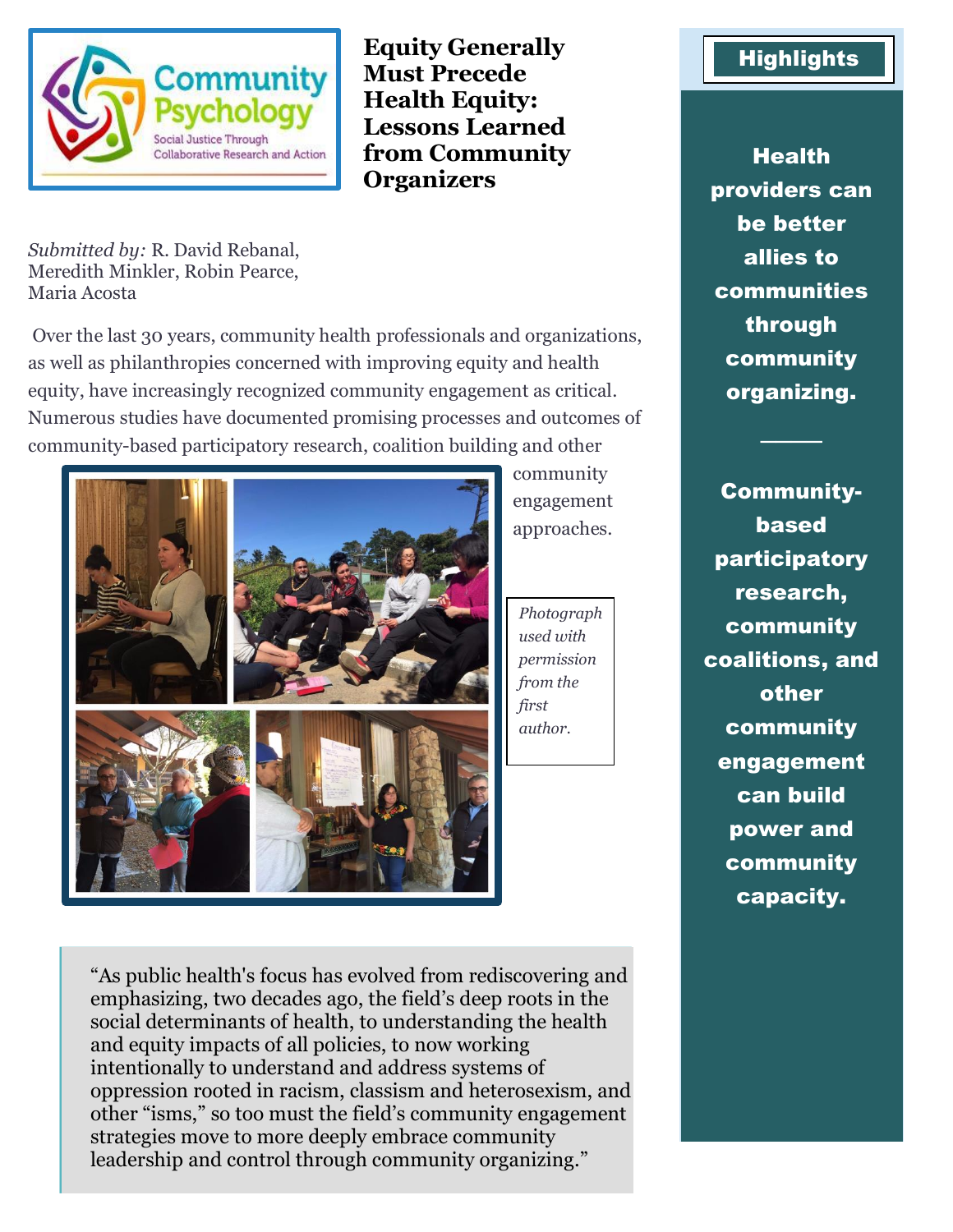Far less attention has been paid to what is arguably the highest level of community engagement: organizing by and for communities themselves to build power, identify common problems, and develop and use strategies for action to achieve the change they seek. Health professionals can

learn a lot from organizing. Grassroots organizers, and the base—building (recruiting and retaining volunteers), empowerment, advocacy, and other skills they bring to the table, may be particularly critical to engaging marginalized and otherwise hard-to-reach populations.

Organizing by and for communities, to build power, select issues, develop and use strategies, and take action to address the goals they collectively have set, may offer important lessons in these fraught times. We share, largely in their own words, the experiences and reflections of ~140 grassroots organizers across the United States who attended regional convenings of organizers in 2017, planned and run by four leading community capacity and base-building organizations.

Racially and ethnically diverse organizers shared successful strategies, challenges faced, and the deep concerns among their already often disenfranchised communities. After briefly reviewing some of community organizing's core tenets and complexities, we share our qualitative research methods and key findings about the

## HOW DID A COMMUNITY PSYCHOLOGY PERSPECTIVE INFORM YOUR WORK?

A Community Psychology perspective informs the implications for community organizing for health because issues of race and race-based power and privilege continue to shape the landscape in which community health is situated. Working to build and achieve health equity may be largely futile unless grounded in a deeper understanding of the ways in which our country's long and difficult history of structural racism, and the recent dramatic and alarming uptick in racial/ethnic "othering" and xenophobia, harm the individual's and community's health.

primary cross-regional concerns raised (mass incarceration, voter suppression, and immigrant rights), the themes that emerged (e.g., centering leadership by women of color and of using a health lens to frame community issues), as well as the challenges faced (e.g., the retraumatization often experienced by organizers and the difficulties in building alliances between groups "that have been taught to distrust each other"). We conclude by discussing how many of the promising practices and lessons shared by the community organizers might enhance health equity-focused efforts. There can be no health equity without racial equity and social justice. Put another way, to achieve health equity, we must first address equity more generally.

## *Methods*

Our research team collected and analyzed extensive qualitative data from the convenings. Community organizers were identified and invited to take part in one of four regional 3-day